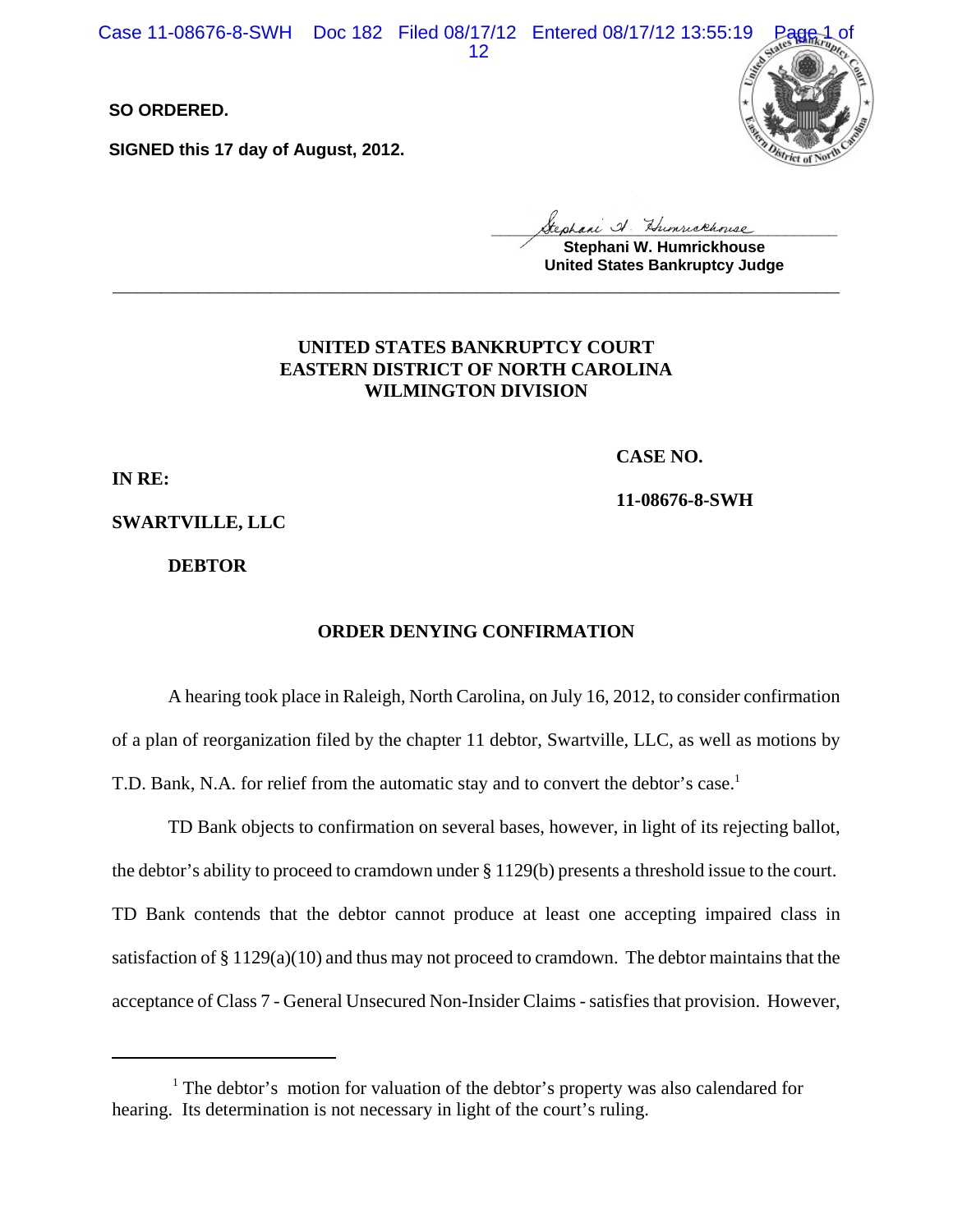### Case 11-08676-8-SWH Doc 182 Filed 08/17/12 Entered 08/17/12 13:55:19 Page 2 of 12

TD Bank contests the status of Class 7 as a valid impaired accepting class and argues that it is not impaired as required by § 1124 of the Bankruptcy Code. A finding that the affirmative vote of Class 7 is insufficient to satisfy  $\S 1129(a)(10)$  will effectively end the confirmation inquiry since there is no other available qualified accepting impaired class. Confirmation was taken under advisement and, on June 23, 2012, post-trial briefs were filed by the parties.

#### **BACKGROUND**

The debtor, Swartville, LLC, is indebted to T.D. Bank, N.A., pursuant to a promissory note dated May 25, 2011, in the principal amount of \$1,615,000, and secured by a lien on approximately 90 acres of the debtor's real property located at 317 Castle Hayne Road, Castle Hayne, North Carolina. The note is guaranteed by the debtor's three members, Joel Tomaselli, Glenn Garrett, and Garry Silivanch. On November 14, 2011, the debtor filed a petition for relief under chapter 11 of the Bankruptcy Code. On November 17, 2011, the debtor submitted a plan of reorganization. TD Bank filed a motion to dismiss the debtor's case on November 28, 2011, asserting that it had been filed in bad faith. The motion was denied by Order dated January 4, 2012, in which the court determined that neither subjective bad faith nor objective futility had been shown at that early stage of the case. An amended plan was filed by the debtor on April 30, 2012.

The debtor's plan provides for the treatment of three impaired classes<sup>2</sup> eligible for  $§ 1129(a)(10)$  analysis:

Class 4, TD Bank, N.A. in the amount of  $$1,624,530$ , which voted to reject the plan;

<sup>&</sup>lt;sup>2</sup> Class 5, Insider Unsecured Claims, is an accepting impaired class, but is ineligible for § 1129(a)(10) analysis which excludes insider votes.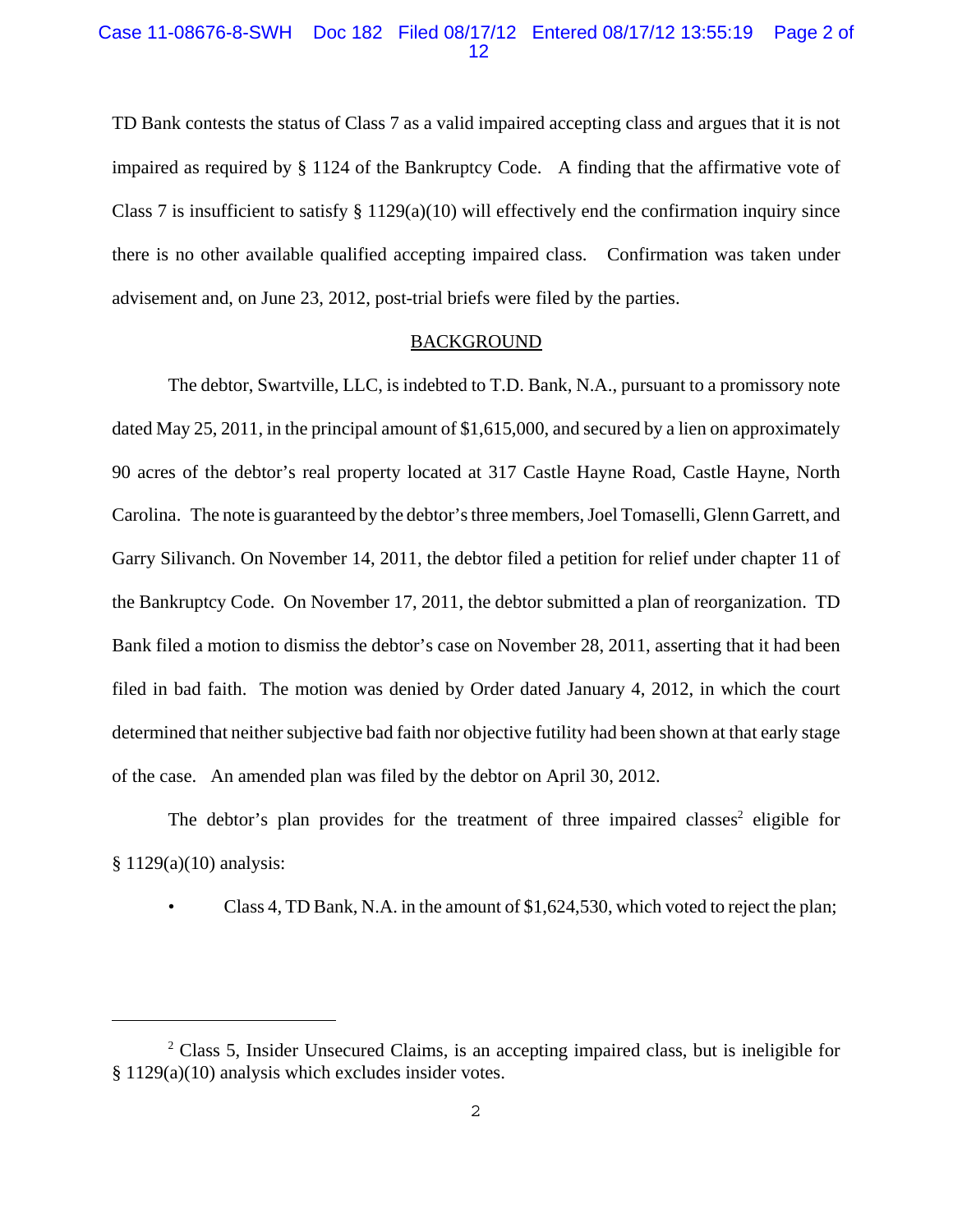- Class 6, TD Bank's Deficiency Claim in an unknown and contingent amount, which did not file a ballot; and
- Class 7, General Unsecured Non-Insider Claims, which voted unanimously to accept the plan. Only one creditor, Mihaly Land Design, voted in this class, with a claim in the amount of  $$1,170.<sup>3</sup>$

The debtor's proposed treatment for Class 4 includes two alternatives dependent upon the court's determination of the value of the property. If the value is determined to be greater than or equal to TD Bank's claim, the debtor will surrender the property to the bank in full satisfaction of its claim no later than 15 days following the Effective Date. Alternatively, if the value is determined to be less than TD Bank's claim, the debtor can choose one of the two following options: (a) pay the entire claim with interest only payments for 36 months, followed by principal and interest payments for 24 months, interest calculated at 4.25% per annum, or (b) surrender the property and pay the deficiency in Class 6 with equal quarterly payments over 5 years at 4.25% per annum. The debtor proposes to pay TD Bank's class 6 deficiency claim with 4.25% interest per annum, in 20 equal consecutive quarterly installments commencing in the quarter 30 days after the Effective Date for five years. Finally, the debtor proposes to pay the Class 7 general unsecured creditors in full within 60 days of the Effective Date.

TD Bank filed separate objections to the debtor's proposed plan on November 20, 2011 and February 7, 2012.

 $3$  The debtor scheduled only four non-insider, unsecured, non-priority creditors whose claims total \$8,901. No unsecured, non-priority claimants to be treated in Class 7 filed proofs of claim in the case.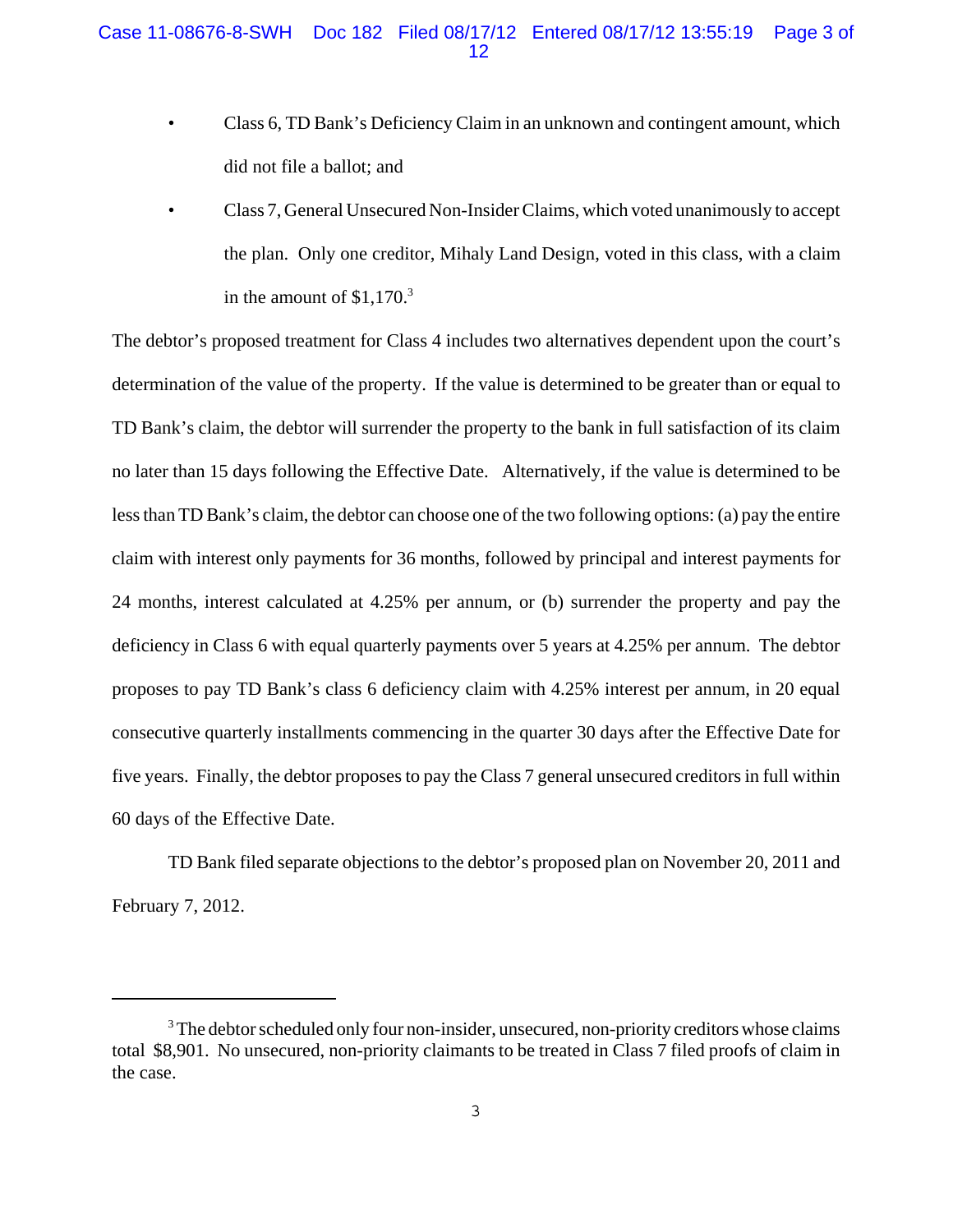Case 11-08676-8-SWH Doc 182 Filed 08/17/12 Entered 08/17/12 13:55:19 Page 4 of 12

#### DISCUSSION

Because of TD Bank's rejection of the plan, the debtor can only confirm the plan through the cram down provisions of §1129(b). Pursuant to § 1129(b)(1),<sup>3</sup> the § 1129(a)(8) mandate that all impaired classes approve of a plan for successful confirmation is waived if there is at least one valid impaired class accepting the plan. In the present case, the confirmability of the debtor's plan will hinge on whether or not this court determines that the accepting Class 7, consisting of general non-insider unsecured claims, is an accepting impaired class for §1129(a)(10) purposes such that it provides the debtor recourse to the "powerful remedy" of cramdown found in  $\S 1129(b)$ . In re 266 Washington Assocs., 141 B.R. 275, 287 (Bankr. E.D.N.Y. 1992).

Section 1124 sets forth the standard for the determination of valid impairment of a class of claims. A claim is unimpaired if the plan "leaves unaltered the legal, equitable, and contractual rights to which such a claim or interest entitles the holder of such claim or interest" or if the plan compensates the creditor for a past default. 11 U.S.C. § 1124. Many courts have noted that "Congress define[d] impairment in the broadest possible terms." Matter of Madison Hotel Associates, 749 F.2d 410, 418 (7th Cir. 1984) (quoting In re Taddeo, 685 F.2d 24, 28 (2nd Cir. 1982); see also L & J Anaheim Assoc. v. Kawasaki Leasing Int'l, Inc., 995 F.2d 940, 942 (9th Cir. 1993) (finding the broad nature of the language of 1124 to be "well-established"); 7 Collier on Bankruptcy ¶ 1124.03, at 1124-7 (Alan N. Resnick & Henry J. Sommer eds., 16th ed.) (stating that

<sup>4</sup> Section 1129(b)(1) reads, "Notwithstanding section 510(a) of this title, if all of the applicable requirements of subsection (a) of this section other than paragraph (8) are met with respect to a plan, the court, on request of the proponent of the plan, shall confirm the plan notwithstanding the requirements of such paragraph if the plan does not discriminate unfairly, and is fair and equitable, with respect to each class of claims or interests that is impaired under, and has not accepted, the plan."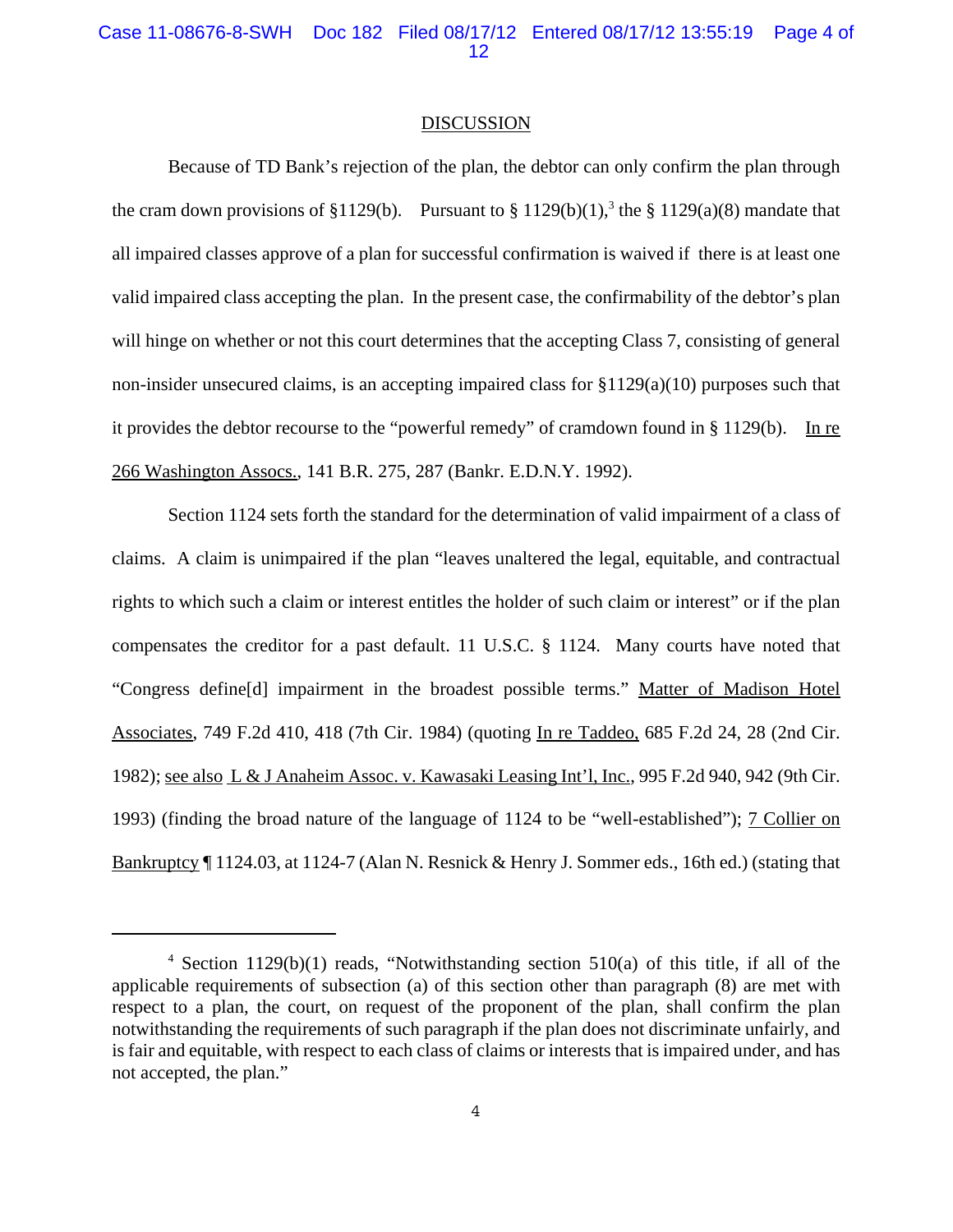### Case 11-08676-8-SWH Doc 182 Filed 08/17/12 Entered 08/17/12 13:55:19 Page 5 of 12

"any alteration of [the creditor's] rights constitutes impairment even if the value of the rights is enhanced").

Notwithstanding the broad nature of the language of § 1124, two diverging approaches have emerged with respect to the application of the Bankruptcy Code's impairment standard to a class of claims that is only nominally impaired. Some courts have denied confirmation where the plan's proponents have "artificially impaired" a class in order to take advantage of the cramdown provisions of § 1129(a)(10). Artificial impairment, if recognized, may be found where a debtor deliberately "impair[s] a *de minimis* claim" solely for the purpose of achieving a forced confirmation over the objection of a creditor. In re Dunes Hotel Assocs., 188 B.R. 174, 184 (Bankr. D.S.C. 1995). Those courts that prohibit artificial impairment of claims perceive it to distort the concept of consensual reorganization underlying the regulations and processes embedded in the Bankruptcy Code. See, e.g., Washington Assocs., 141 B.R. at 287 (explaining that "the policy underlying 1129(a)(10) is that before embarking upon the tortuous path of cram down and compelling the target of cram down to shoulder the risks of error necessarily associated with a forced confirmation, there must be some other properly classified group that is also hurt and nonetheless favors the plan"); In re Windsor on the River Assoc. Ltd., 7 F.3d 127, 131 (8th Cir. 1993) (stating that "[t]he purpose of [1129(a)(10)] is to provide some indicia of support [for a plan] by affected creditors and prevent confirmation where such support is lacking"); In re Estate of LaRosa, 2009 WL 1172843 (Bankr. N.D. W. Va. Mar. 25, 2009). (noting that requiring the affirmative vote of one truly impaired creditor ensures that the plan "promotes negotiated, consensual reorganizations, and it prevents confirmation when adversely affected creditors determine it is in their best interest to oppose the proposed plan"). These courts require the debtor to demonstrate that the nominal impairment of a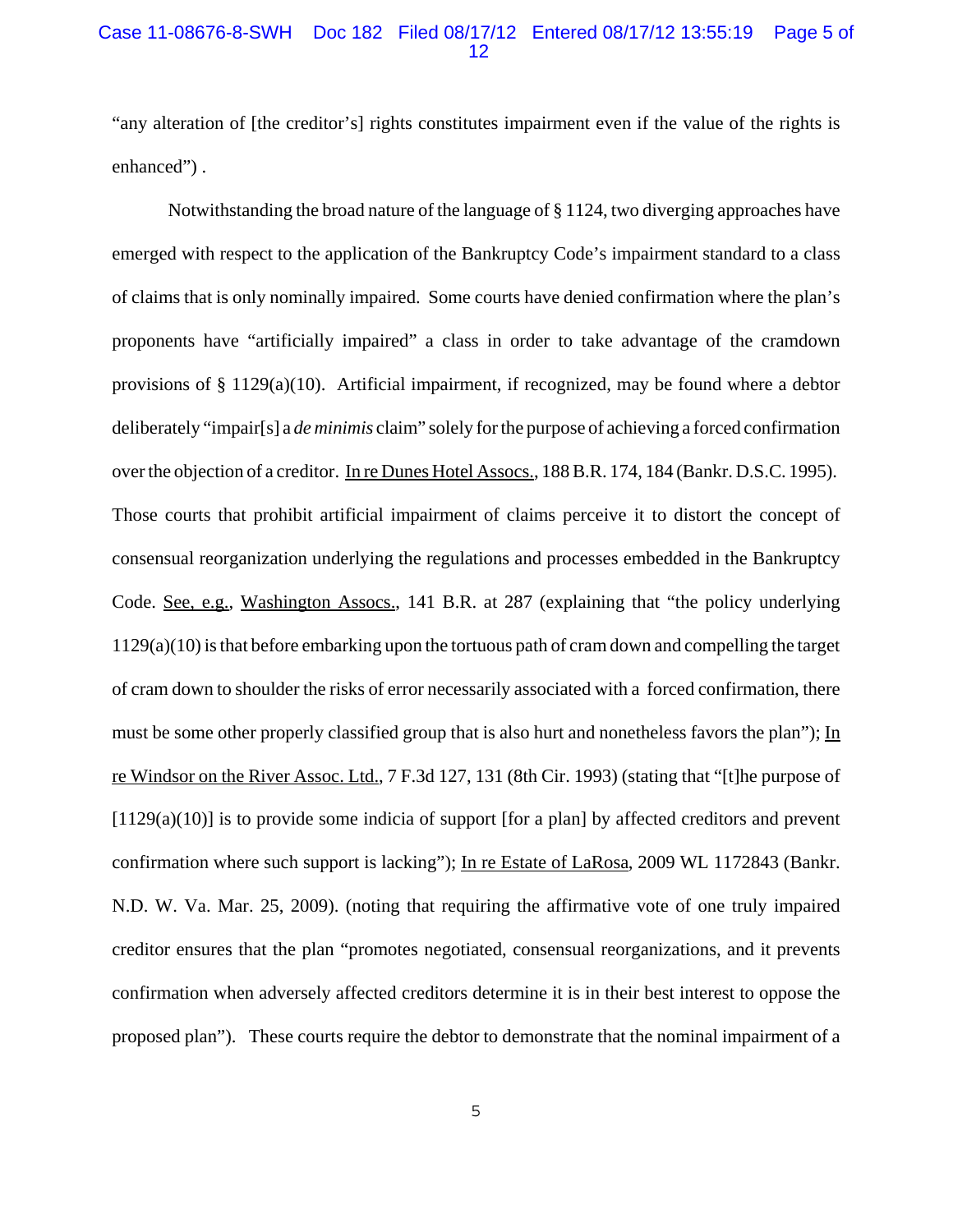### Case 11-08676-8-SWH Doc 182 Filed 08/17/12 Entered 08/17/12 13:55:19 Page 6 of 12

class is necessary for "economical or other justifiable reasons," beyond the debtor's desire to have its proposed plan confirmed. In re W.C. Peeler Co., Inc.*,* 182 B.R. 435, 436 (Bankr. D.S.C. 1995).

Alternatively, other courts have chosen not to recognize the concept of artificial impairment, pointing to the broad language of § 1124 and the discretion afforded to the debtor in proposing a successful plan. The Ninth Circuit's Bankruptcy Appellate Panel, in In re Hotel Assoc. of Tucson, noted

> We do not believe it is the bankruptcy court's role to ask whether alternative payment structures could produce a different scenario in regard to impairment of classes. Denying confirmation on the basis that another type of plan would produce different results would impede desired flexibility for plan proponents and create additional complications in the already complex process of plan confirmation.

In re Hotel Assoc. of Tucson, 165 B.R. 470, 475 (B.A.P. 9th Cir. 1994). Such courts rely on the statutory language of the Bankruptcy Code, and reason that there are ample protections for creditors built into the confirmation process, such that it is unnecessary to grant creditors additional substantive rights beyond those specified in the statute. See G-44 Collier on Bankruptcy 2.4.16, p.7.<sup>5</sup> Some of those protections include the agreement that "all plans must have been proposed in good faith and must provide each individual impaired and dissenting creditor with at least as much as they would have received in a Chapter 7 liquidation." Id.

The issue of artificial impairment is one that is highly contested, frequently litigated, and to date, unresolved by the Fourth Circuit. Although the Fourth Circuit described the issue in In re Schwarzmann, it ultimately resolved the case's central issue on alternate grounds. In re Schwarzmann, No. 95-2512, 1996 U.S. App. LEXIS 31262 at \*9 (4th Cir. Dec. 6, 1996) (unpub)

<sup>&</sup>lt;sup>5</sup> App. Pt. National Bankruptcy Review Commission Final Report, **Bankruptcy: The Next** Twenty Years (October 20, 1997).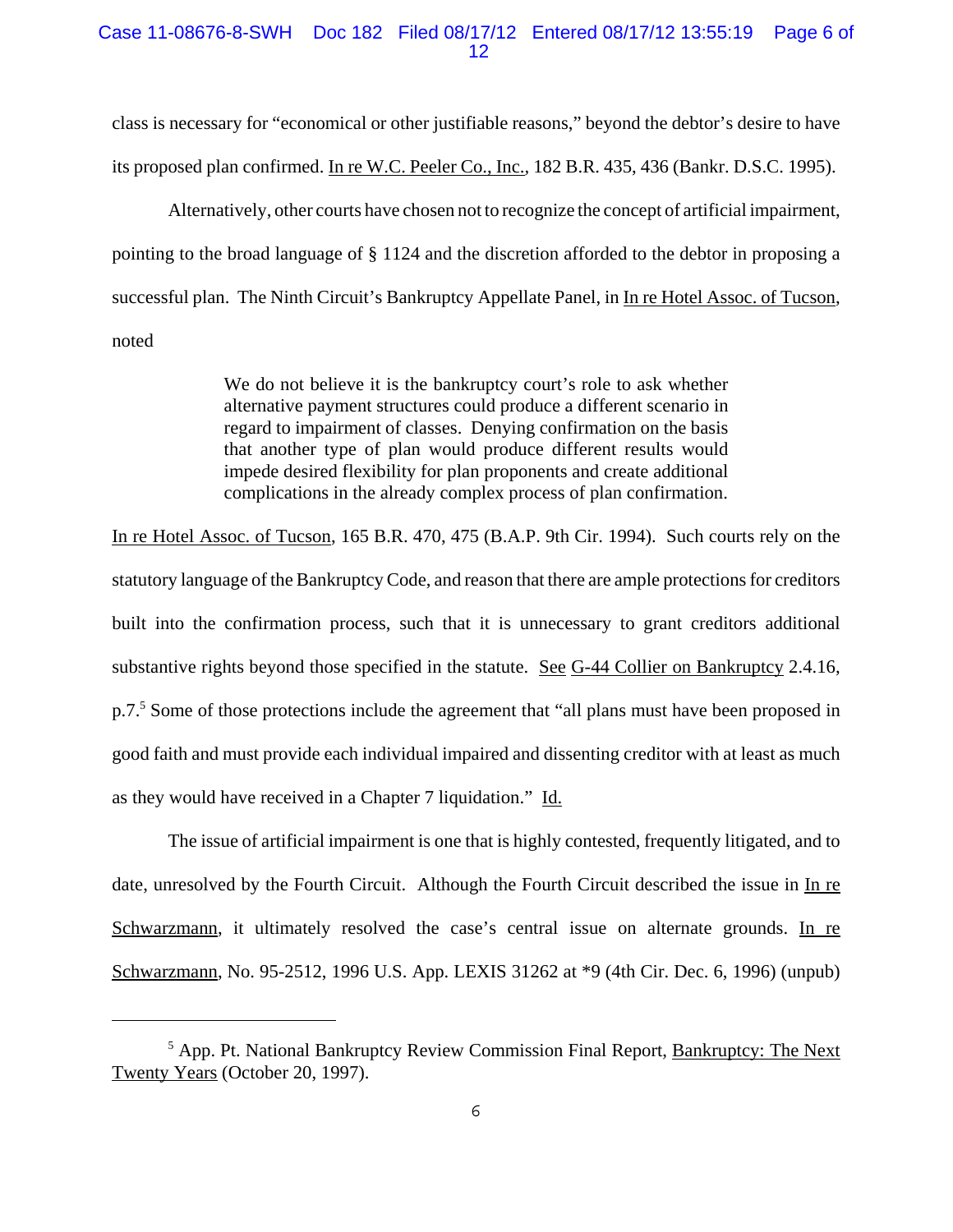### Case 11-08676-8-SWH Doc 182 Filed 08/17/12 Entered 08/17/12 13:55:19 Page 7 of 12

("We need not decide whether the vote of an artificially impaired class to accept a plan counts under § 1129(a)(10) because the impairment to CDC's claim is not artificial or insignificant"). However, courts within the circuit that have speculated on the Fourth Circuit's position on artificial impairment opine that, in light of the Fourth Circuit's treatment of artificial *classification* in Bryson, 6 it appears likely that the Court would find artificial *impairment* similarly impermissible. In re Bryson Properties, 961 F.2d 496 (4th Cir. 1992)*,* cert denied*,* 506 U.S. 866, 113 S.Ct. 191, 121 L.Ed.2d 134 (1992). See In re Dunes, 188 B.R. at 186 (noting that the Fourth Circuit Court of Appeals likely would join the Eighth Circuit's condemnation of artificial impairment schemes designed to engineer technical compliance with 1129(a)(10)); In re W.C. Peeler Co., Inc., 182 B.R. at 437 (explaining that Bryson "indicates that the court anticipates something more than a literal reading of the Code's definition of impairment," by noting the Bryson court held that priority tax claims cannot constitute a valid impaired accepting class and that tax claimants should not be permitted to "'bind other *truly impaired* creditors to a cramdown," suggesting a contrast between those classes that are "truly impaired" and those that are nominally impaired (quoting Bryson, 961 F.2d at 501 n.8)).

Other courts tackle the artificial impairment issue by considering it as part of the good faith analysis required by  $\S 1129(a)(3)$ . When a debtor "proposes some insignificant impairment to a class of creditors in [an] effort to obtain a cramdown plan of reorganization over the objection of truly impaired creditors in an attempt to circumvent the purpose of  $\S 1129(a)(10)$ ," it has failed its duty to act in good faith. In re Estate of LaRosa*,* 2009 WL 1172843. These courts find that a good faith analysis best protects the debtor's discretion in composing a plan most likely to result in a

 $6$  In  $Bryson$ , the Fourth Circuit held that separate classification of similar claims is prohibited where such classification is motivated to secure the vote of an accepting impaired class of claims under  $§ 1129(a)(1)$ ).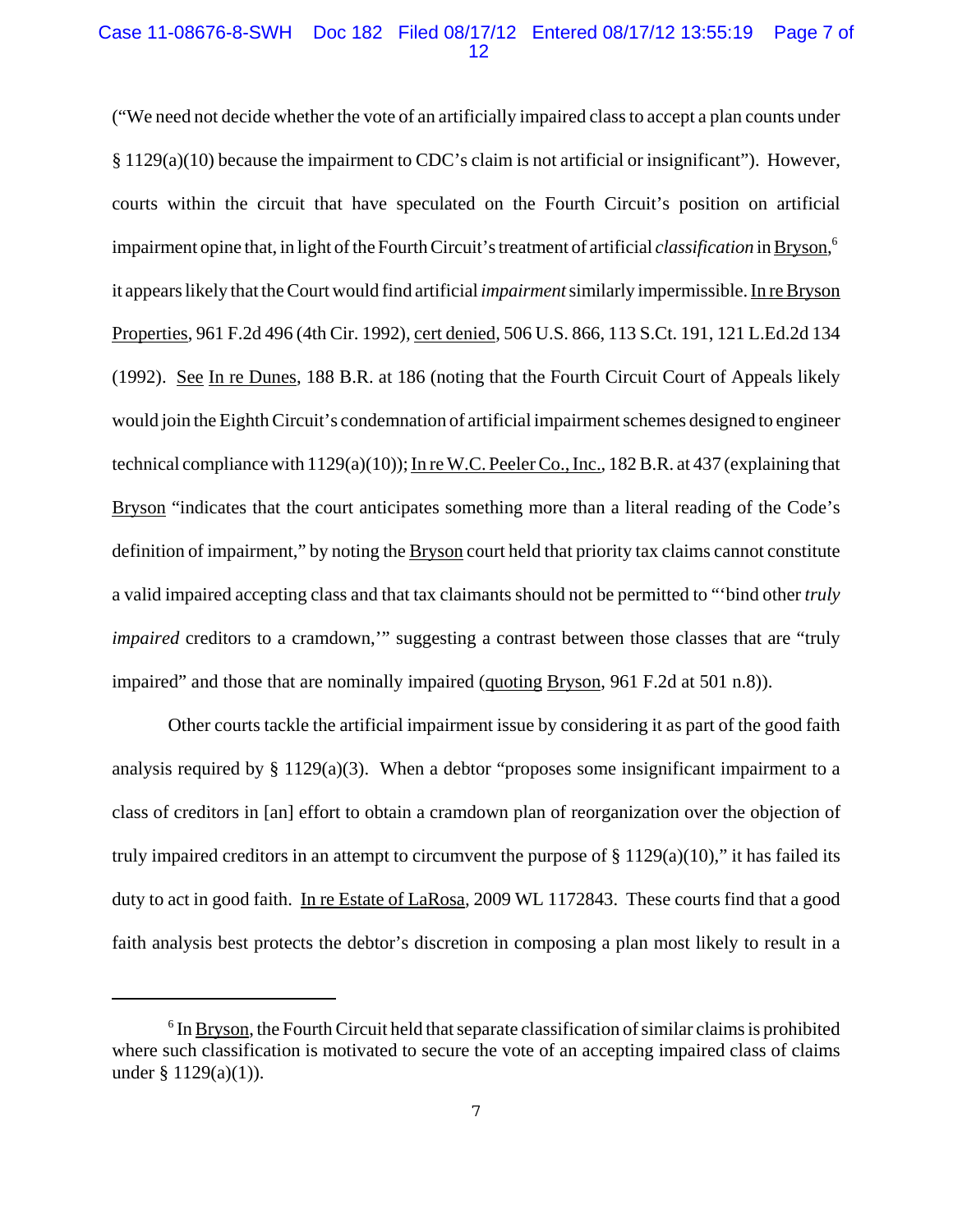### Case 11-08676-8-SWH Doc 182 Filed 08/17/12 Entered 08/17/12 13:55:19 Page 8 of 12

successful reorganization, but provides an avenue of redress for the creditor, who must be protected from clear abuses of such discretion.

 The Ninth Circuit Bankruptcy Appellate Panel addressed the issue of such abusive impairment in In re L & J Anaheim Assocs.*,* 995 F. 2d at 943 n.2, by employing a good faith analysis

> L & J, citing no authority, contends that the general rule should not apply where it is used abusively, as where the plan proponent enhances its own position, then attempts to use this fact to show impairment and so cram down the rest of the creditors. We believe, however, that abuses on the part of a plan proponent ought not affect the application of Congress's definition of impairment. The bankruptcy court can and should address such abuses by denying confirmation on the grounds that the plan has not been "proposed in good faith." 11 U.S.C. § 1129(a)(3).

This court is persuaded by the position espoused by courts who evaluate the significance and degree of impairment in the context of a good faith analysis required under  $\S 1129(a)(3)$ .

TD Bank has renewed its argument that the debtor's plan was not proposed in good faith, as it believes the plan constitutes an improper attempt to limit the liability of the guarantors to TD Bank, rather than a legitimate effort to protect the interests of creditors. See In re North Vermont Assocs., LP., 165 B.R. 340, 342 (Bankr. D.D.C. 1994) (denying confirmation where the bankruptcy case had been filed solely to "protect the guarantors and their indemnitors"). TD Bank also notes the artificial impairment of Class 7, the general unsecured claims, as evidence of the debtor's failure to propose a plan in good faith as required by  $\S 1129(a)(3)$ . The debtor, in turn, argues that it proposed the amended plan in good faith in satisfaction of the requirements of the Bankruptcy Code. The debtor notes that it is well-established that a debtor is permitted to "avail itself of a number of Code provisions which adversely alter creditors' contractual and nonbankruptcy law rights," and that taking advantage of the protections within the Code does not constitute bad faith. In re PPI Enters.,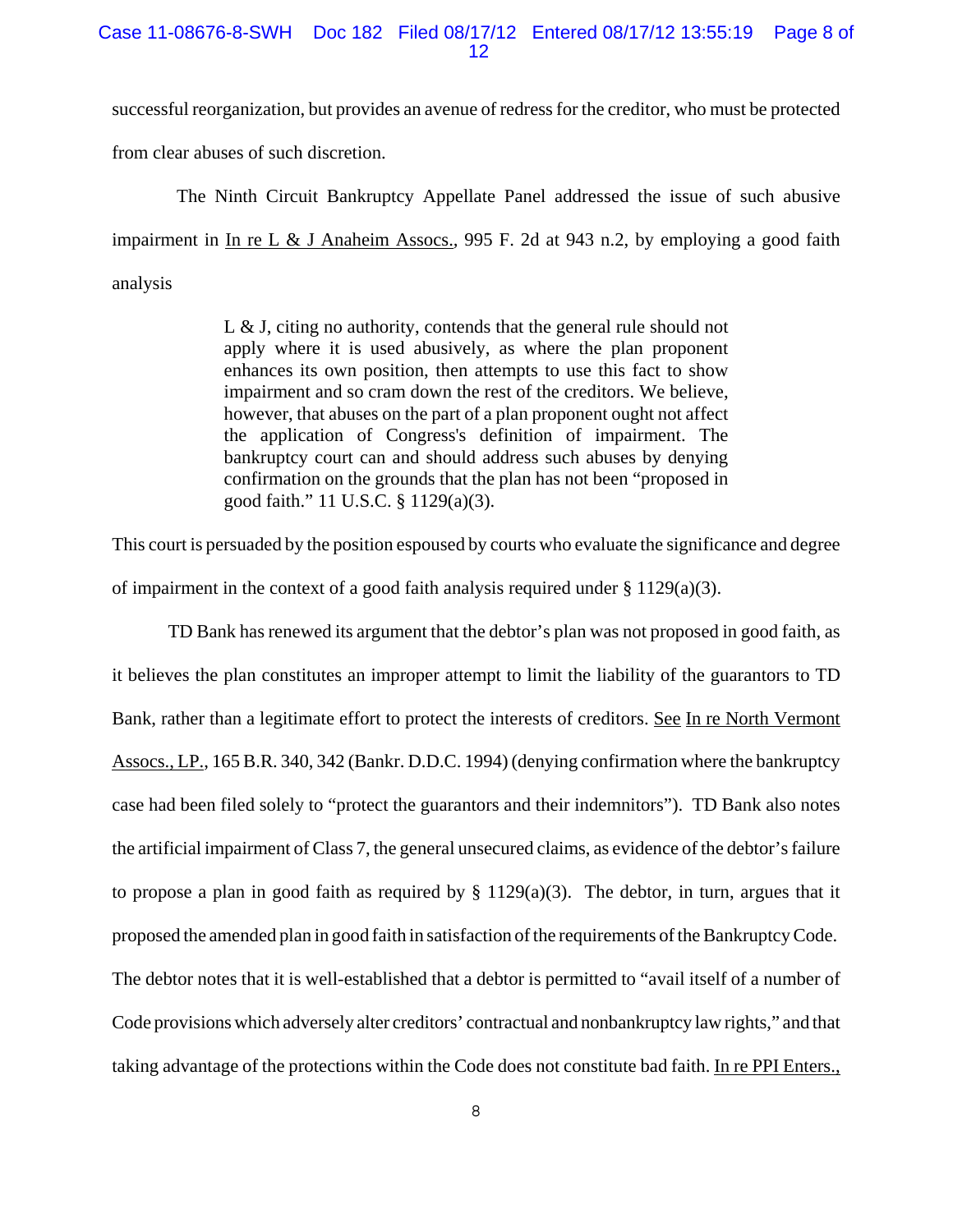#### Case 11-08676-8-SWH Doc 182 Filed 08/17/12 Entered 08/17/12 13:55:19 Page 9 of 12

Inc., 228 B.R. 339, 347 (Bankr. D. Del. 1998). The debtor also contends that there is a business justification for impairment of Class 7: lack of funds in the debtor's coffers.<sup>7</sup>

The proponent of a plan "has the burden of establishing by a preponderance of the evidence that the plan complies with the statutory requirements for confirmation of  $\S$  1129(a)" including § 1129(a)(3). In re Atrium High Point Ltd. P'ship, 189 B.R. 599, 609 (Bankr. M.D.N.C. 1995). TD Bank has contested the debtor's good faith since the initiation of this case. Although at the commencement of the debtor's case, this court rejected TD Bank's good faith challenge to the debtor's filing, the court now finds that the debtor has failed to carry its burden at the confirmation stage.

This court's denial of TD Bank's earlier motion to dismiss hinged on an application of the stringent standard for a bad faith filing set forth in Carolin Corp. v. Miller, 886 F.2d 693 (4th Cir. 1989), the movant must show both subjective bad faith and objective futility under § 1122. The Carolin standard does not govern the present analysis pursuant to § 1129(a)(3). See, e.g., Pac. First Bank v. Boulders on the River, Inc. (In re Boulders on the River, Inc.), 164 B.R. 99, 103 (9th Cir. BAP 1994) (recognizing the "legal distinction between the good faith that is a prerequisite to filing a Chapter 11 petition and the good faith that is required to confirm a plan"). As compared to the good faith filing inquiry under § 1122, the court's consideration of a debtor's good faith under § 1129(a)(3) is more "narrowly focused, and tests directly whether the debtor's conduct in formulating, proposing and confirming a plan displays the requisite honesty of intention." 7 Collier on Bankruptcy  $\P$  1112.07 (Alan N. Resnick & Henry J. Sommer eds., 16<sup>th</sup> ed.).

 $<sup>7</sup>$  The debtor's monthly report for June 2012 indicates cash on hand at the end of the month</sup> in the amount of \$181.45.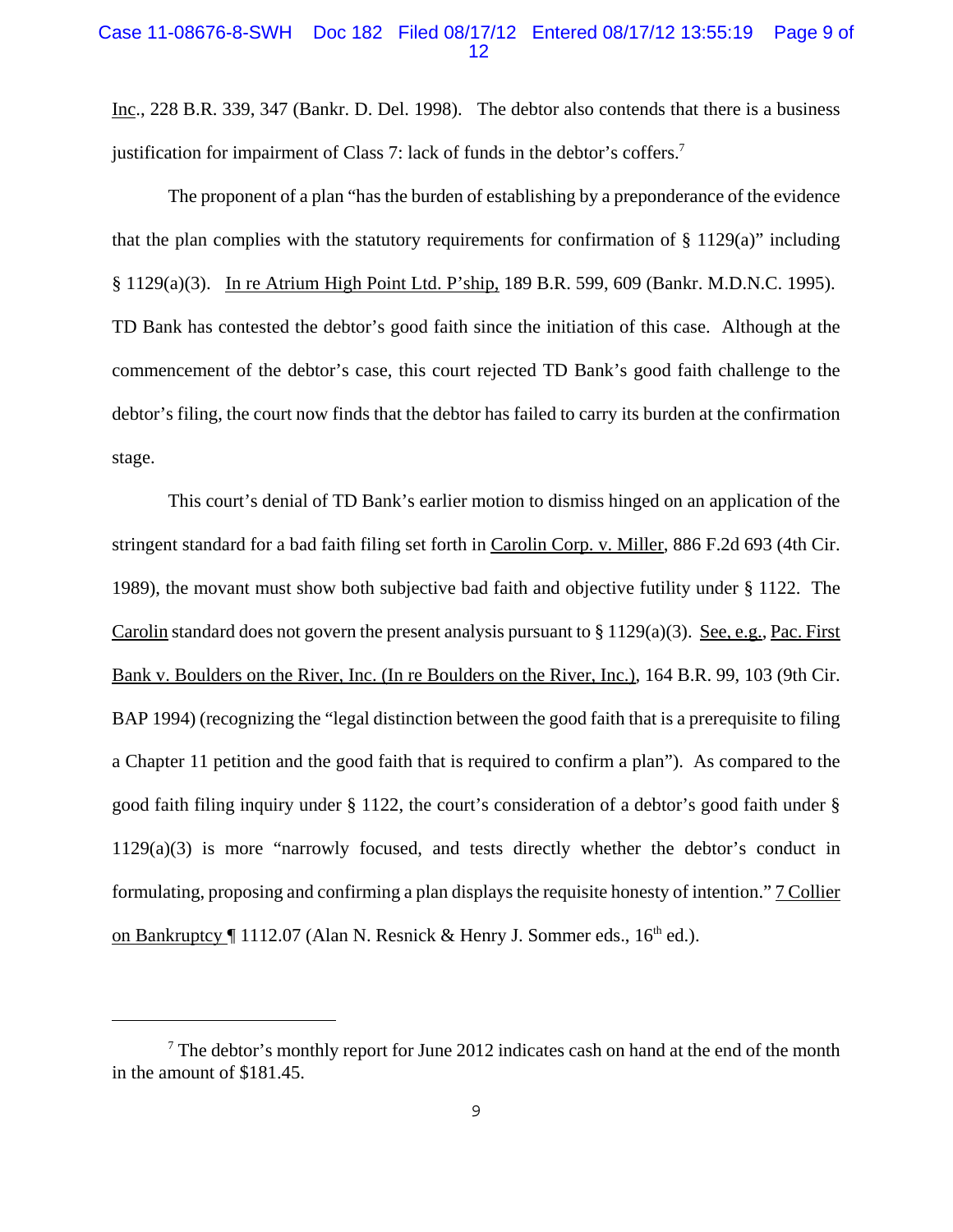#### Case 11-08676-8-SWH Doc 182 Filed 08/17/12 Entered 08/17/12 13:55:19 Page 10 of 12

While the term "good faith" remains undefined by the Bankruptcy Code, courts have interpreted the § 1129(a)(3) requirement as mandating a "reasonable likelihood that the plan will achieve a result consistent with the objectives and purposes of the Code." McCormick v. Banc One Leasing Corp. (In re McCormick), 49 F.3d 1524, 1526 (11th Cir. 1995). The court's evaluation of the probability of a successful reorganization must be "viewed in light of the totality of the circumstances surrounding confection of the plan." Matter of Madison Hotel Assocs*.*, 749 F.2d at 424-25.

When the plan is read as a whole, and then more specifically as to its treatment of the general unsecured class, the court must conclude that it has not been filed in good faith. Of vital importance is the fact that for all intents and purposes, this is a two-party controversy. The court is not so naive as to ignore the fact that many chapter 11 cases are instigated by, heavily involved in, and ultimately resolved around, the dispute between a debtor and its secured creditor. But the Bankruptcy Code demands that some other class of creditors which will not be paid according to existing contractual terms accept its treatment before the secured creditor can be forced to participate in the confirmation process as a means to that resolution.

Just how much of a two party dispute exists in this case is compelling. The debtor listed only four non-insider unsecured creditors on its Schedule F and those creditors' claims totaled only \$8,901. No non-insider unsecured creditors filed proofs of claim in the case and only one noninsider unsecured claim filed a ballot. That creditor, Michaly Land Design, has a claim in the amount of \$1,170, which by all conceptions of valuation, is a relatively small claim. But for the accepting vote of that one very small claim, the debtor would have no basis upon which to request the court consider cram down of its substantial secured creditor.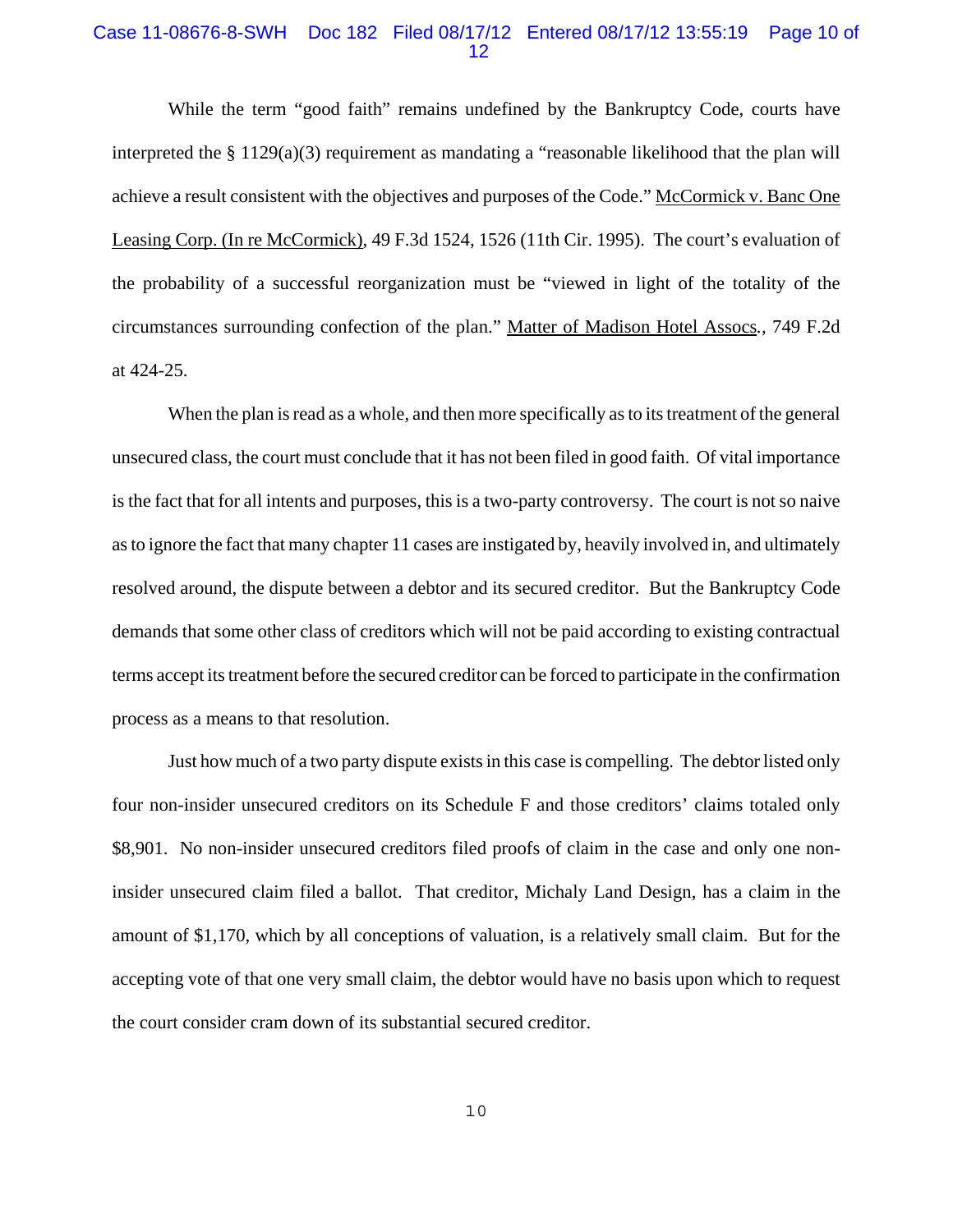### Case 11-08676-8-SWH Doc 182 Filed 08/17/12 Entered 08/17/12 13:55:19 Page 11 of 12

The debtor's proposed treatment of that small creditor, and the other approximately \$8,000 of claims in Class 7, is to pay them in full within 60 days of the Effective Date. The delay in payment is proposed notwithstanding the emphatic and clear testimony of the debtor's manager that the claims in Class 7 could be paid immediately. The fact that the debtor only has \$181.45 in its DIP account, although argued by the debtor to constitute a business reason for the delay in payment, is not relevant. The debtor will not pay the Class 7 claims on the Effective Date or 60 days from the Effective Date. The guarantors will be paying those claims, just as they have stated that they will be paying the Class 6 deficiency claim of TD Bank. No evidence was presented by the debtor to explain what was expected to happen during the 60 days after the Effective Date that would either allow the debtor itself to pay the Class 7 claims or make it easier for the guarantors to pay those claims on the debtor's behalf. This court is left with the inescapable conclusion under these circumstances that the impairment to Class 7 is indicative of bad faith. See, e.g., In re Hotel Assocs. of Tucson, 165 B.R. at 475 (finding that "impairment in an attempt to gerrymander a voting class of creditors is indicative of bad faith"); In re Village at Camp Bowie I, L.P., 454 B.R. 702, 703 (Bankr. N.D. Tex. 2011) ("[I]f the Plan is to fail confirmation due to artificial impairment, it must be because the Debtor did not propose the plan in good faith as required by section 1129(a)(3)"). Although the debtor can and should avail itself of the protections built into the Bankruptcy Code, it may not distort the carefully balanced provisions through overreaching.